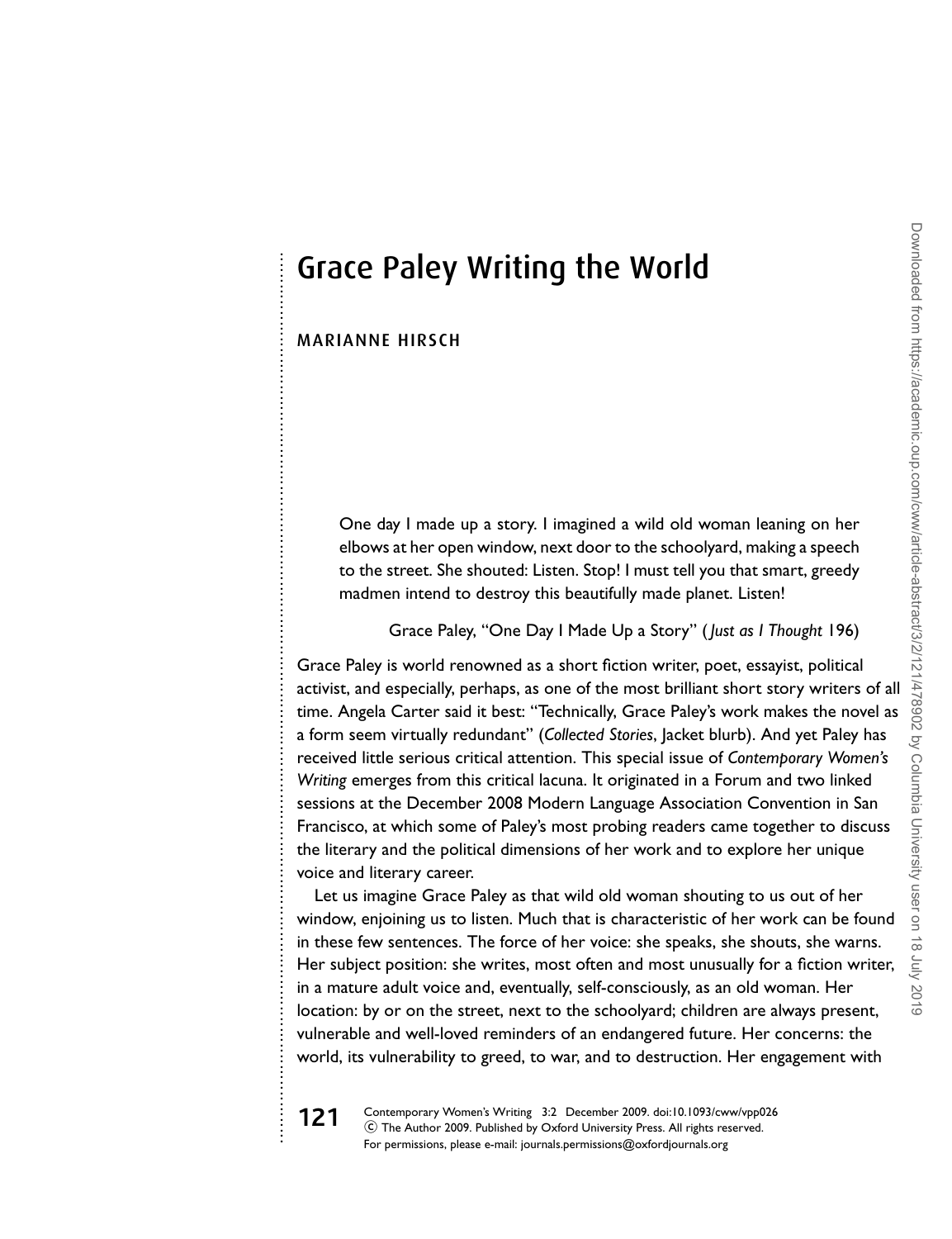that world: she leans out of the window, yelling, she will not be still. And her belief in the truth of fiction: the story is "made up." In the next paragraph, the wild old woman shuts the window and plays the piano for a while. She is complete in herself; she creates, but her creativity is fed by the world outside her window, a world she tries desperately to save from itself.

Paley's work poses paradoxical difficulties to the reader and the critic: she simply does not seem to fit into the established conventions of her time, nor does her work respond to predominant critical approaches. Paley foregrounds these difficulties in her story "A Conversation with My Father": "I would like you to write a simple story just once more," the father in the story says, "the kind Maupassant wrote, or Chekhov, the kind you used to write. Just recognizable people and write down what happened to them next." She would like to write such a story, the narrator thinks, but she has "always despised ... plot, the absolute line between two points. Not for literary reasons, but because it takes all hope away" (Paley, *The Collected Stories* 232). She simply can't write a "plain story," the father concludes, "so don't waste time" (234). Her rejection of linear plot, and her embrace of the "open destiny of life" that "everyone, real or invented, deserves" (232), are not the only difficulties her work poses, however.

Seemingly transparent and always colloquial, her stories and poems are structurally complex, even opaque. Plots take unforeseen turns, embracing open destinies and remaining, most often, unresolved. Seemingly realistic, they are postmodern, absurd, fantastical, "people sitting in trees talking senselessly, voices from who knows where," as the ornery father and ordinary reader complain (233). Engaged, outspoken, and seemingly spontaneous, her stories, poems, and essays are carefully crafted and formally intricate. Her political commitments are absolutely clear, but her poetry and her fiction, and even her essays, resist interpretation, following unexpected paths and revealing irresolvable complexities.

Paley is a woman writer, a Jewish writer, an immigrant writer, an urban writer, a rural poet, but she exceeds and defies any such traditional characterization. Her characters, most often, are adult women and men, going about their daily lives, unusual in a literary world that is largely shaped by stories about childhood and the quest for origins, about the processes of coming of age and the events of romance. They have parents, of course, but their most powerful attachments are to their friends, sometimes their children, and also, but not centrally or exclusively, their lovers. They are fully engaged in the world around them; they read, work, lead ordinary daily lives. They are always in conversation with each other and with Paley's readers. We lack, it seems, a critical idiom for such a writer.

Throughout her writing career, Paley gave frequent readings, talks, and interviews, taught many writing classes, and attended numerous political meetings and rallies. She was so publically accessible, present, and engaged, that many readers feel they know her well. She tells us a good deal about her writing in her stories, poems, and interviews, and she does so in such appealing ways as to create the temptation to cite her rather than grapple with the work itself. Paley's charming and disarming

. . . . . . . . . . . . . . . . . . . . . . . . . . . . . . . . . . . . . . . . . . . . . . . . . . . . . . . . . . . . . . . . . . . . . . . . . . . . . . . . . . . . . . . . . . . . . . . . . . . . . . . . . . . . . . . . . . . . . . . . . . . . . . . . . . . . . . . . . . . . . . . . . . . . . . . . . . . . . . . . . . . . . . . . . . . . . . . . . . . . . . . . . . . . . . . . . . . . . . . . .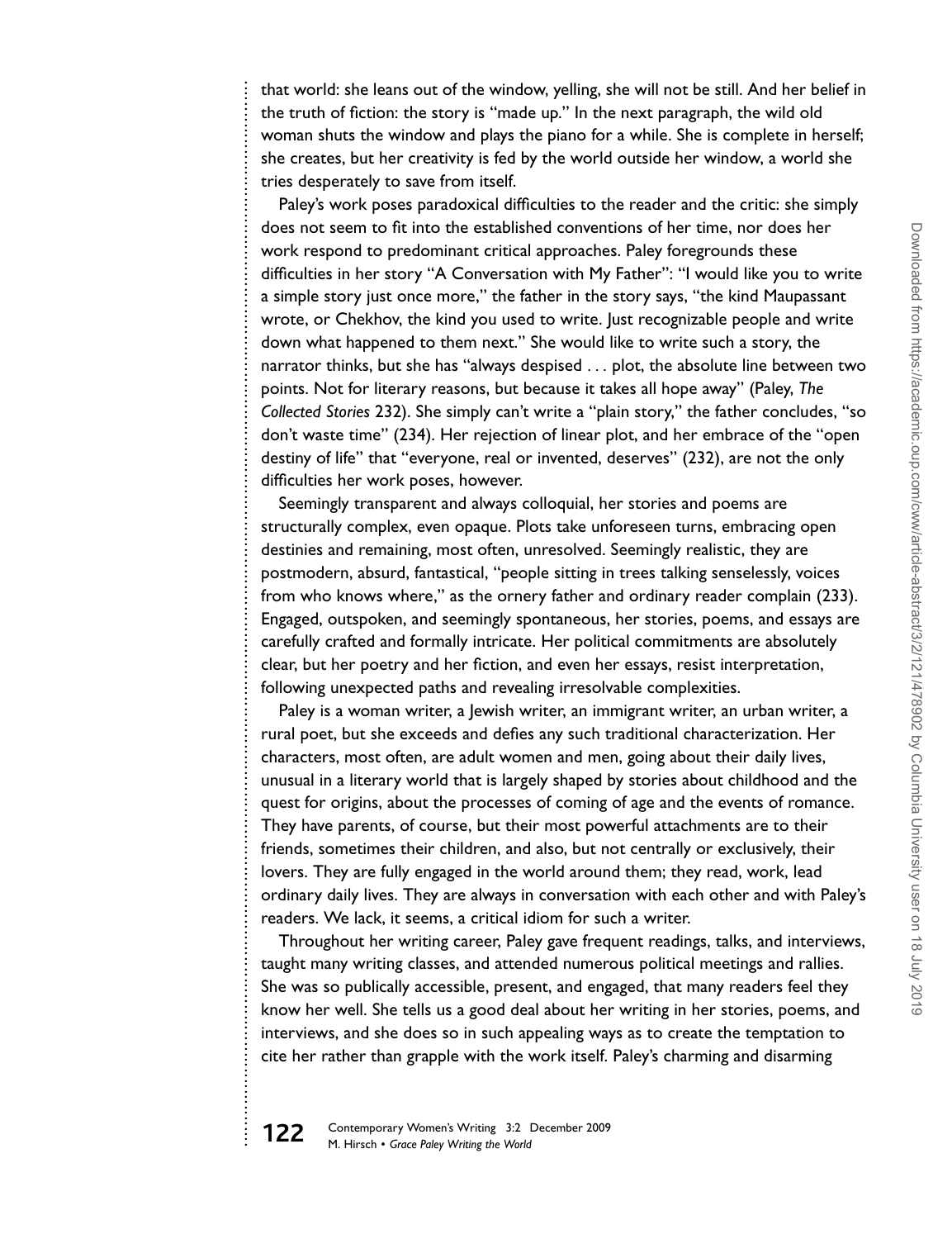. . . . . . . . . . . . . . . . . . . . . . . . . . . . . . . . . . . . . . . . . . . . . . . . . . . . . . . . . . . . . . . . . . . . . . . . . . . . . . . . . . . . . . . . . . . . . . . . . . . . . . . . . . . . . . . . . . . . . . . . . . . . . . . . . . . . . . . . . . . . . . . . . . . . . . . . . . . . . . . . . . . . . . . . . . . . . . . . . . . . . . . . . . . . . . . . . . . . . . . . .

It is fitting for a critical discussion of Paley's work that the essays included here retain some of the intimate qualities of their oral presentations. Though addressed to the academic audience of the MLA convention, and written in response to an invitation to engage in close readings of particular texts and specific aspects of Paley's work, these essays also, necessarily, fall into the genre of the tribute. Paley's death in August 2007 is still quite fresh, and many of the contributors to this issue knew and loved her. But as much as we write with a sense of mourning her loss, we also wish, each in our own way, to find critical methods to discuss the work of this remarkable writer and to invite others to teach and write about her work.

Grace Paley, who had primarily written poems during her childhood and youth, published her first short story collection, *Little Disturbances of Man*, in 1959. It was followed by *Enormous Changes at the Last Minute* (1974), *Later the Same Day* (1985), and *The Collected Stories* (1994). The short fiction stands alongside her poetry volumes *Leaning Forward* (1985) and *Begin Again: Collected Poems* (2000), her book of essays and speeches *Just as I Thought* (1998), her book of poetry and prose *Long Walks and Intimate Talks*, with illustrations by Vera Williams (1991), and the joint volume with her husband, the writer Robert Nichols, *Here and Somewhere Else* (2007). Her last volume of poetry, *Fidelity*, was published posthumously in 2008.

Paley's literary work spans the second half of the twentieth century and the first decade of the twenty-first. Born to recent immigrants from Ukraine in the Bronx in 1922, Paley moved only as far as Greenwich Village and, eventually, Vermont. But her political work took her across the world to numerous sites of world and US conflict. Still, her stories and poems are mostly products of the intimate settings of New York and Vermont – her childhood home in the Bronx, the parks and schoolyards of Greenwich Village, and the country roads, gardens, and hillsides of Vermont.

Her writing voice emerged from the languages and inflexions that surrounded her in her Bronx childhood, and the Russian and Yiddish spoken by her immigrant parents. Paley studied briefly at Hunter College and New York University and, though she never finished college, she taught writing in numerous workshops and universities, most notably Sarah Lawrence College, Syracuse University, Dartmouth College, and the Fine Arts Work Center in Provincetown, Massachusetts, among many others. Some have argued that the freshness of her voice can be explained by her lack of formal education, but it is also imperative to stress Paley's profound intellectual and political formation, acquired in the less formal contexts of New York intellectual life and the active readings and discussions motivating the political work of her generation.

Paley's stories are peopled by the women and men of her New York world, engaged in the dailiness of lives spanning post-World War II adjustments, in the women's movement, in struggles for civil rights and environmental justice struggles,

**123** Contemporary Women's Writing 3:2 December 2009 M. Hirsch - *Grace Paley Writing the World*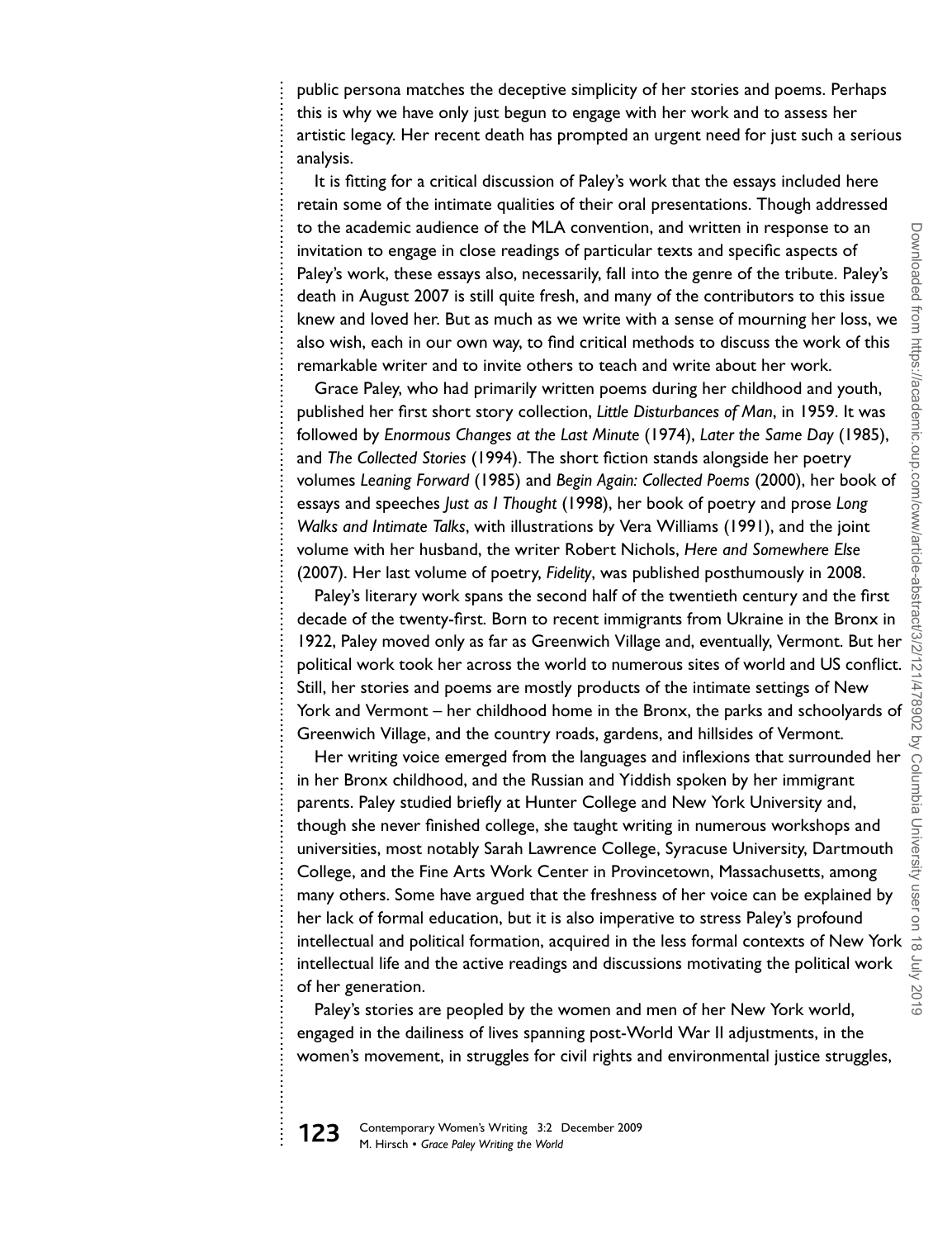antinuclear struggles, and protests against the war in Vietnam, the United States' involvement in Central America, in the Gulf, and in the Iraq wars. Deeply committed to the feminist and peace movements, Paley did some of her most important political work with and on behalf of writers throughout the world, fighting political repression.

Thus, Paley's writing career needs to be seen in relation to her important and influential political and intellectual activism and engagement. Since the 1950s, she worked with, supported, founded, and cofounded a number of activist political groups working for peace, including the War Resisters' League, the Women's Pentagon Action, The Clamshell Alliance, Resist, and Madre. She was active in PEN, particularly in the struggles against censorship and as a founder of the PEN Women's Committee (this in response to a 1986 all-male conference organized by Norman Mailer and to the invitation of Secretary of State George Schultz to speak at PEN). Paley traveled to Hanoi on a 1969 Peace Mission and to Moscow as a delegate to the 1974 World Peace Conference. In 1979, she organized the first feminist environmental conference, "Women and Life on Earth." Paley was named the first official writer of New York State and, more recently, Vermont's Poet Laureate. With Robert Nichols, she founded and ran a small leftist publishing company, Glad Day Books.

What one might call Paley's *littérature engagée* bridges writing and activism. Many have said about Paley that if she had not gone to so many demonstrations, she would have written more books. Although she was certainly sensitive to the charge that her output was what reviewers sometimes called "slight," her reply to this frequent charge was always, "But then what would I have written about?"

Rooted in her generation – the generation, broadly, of Philip Roth and Norman Mailer, of Sylvia Plath and Anne Sexton, of Tillie Olsen, Maxine Kumin, and Paule Marshall – Paley has forged a unique voice and body of work, a unique way of writing the world, and of being in the world. Only someone of Paley's characteristic courage and optimism, for example, would see, from the start, the rich possibilities in the identity of the "housewife who wants to be a writer." This is, in fact, how she was described in her early reviews. What can her work tell us about how she eluded the pitfalls of her generation of women writers – despair, suicide, debilitating anger? Why did she feel "lucky" rather than oppressed or disadvantaged, as others in her situation might have? How was she able to mobilize the healing power of humor to offer, over and over again, inspiring possibilities of repair? To muster a form of irony that is illuminating without being superior, distancing, or dismissive? As Alix Kates Shulman said in a recent broadcast on National Public Radio, "Paley's stories changed my life. We women needed to write about our own experience but feared we would be relegated to literary marginality. Now here was Paley, writing about what I lived, and it was recognized as Literature."

At a PEN tribute to Paley at the Great Hall at Cooper Union in New York in 2007, Michael Cunningham argued that, like only a few other writers, one recognizes Paley's unmistakable voice from the first few words of any of her stories. To prove his point, he read the beginning of Austen's *Pride and Prejudice*, of Faulkner's *The*



. . . . . . . . . . . . . . . . . . . . . . . . . . . . . . . . . . . . . . . . . . . . . . . . . . . . . . . . . . . . . . . . . . . . . . . . . . . . . . . . . . . . . . . . . . . . . . . . . . . . . . . . . . . . . . . . . . . . . . . . . . . . . . . . . . . . . . . . . . . . . . . . . . . . . . . . . . . . . . . . . . . . . . . . . . . . . . . . . . . . . . . . . . . . . . . . . . . . . . . . .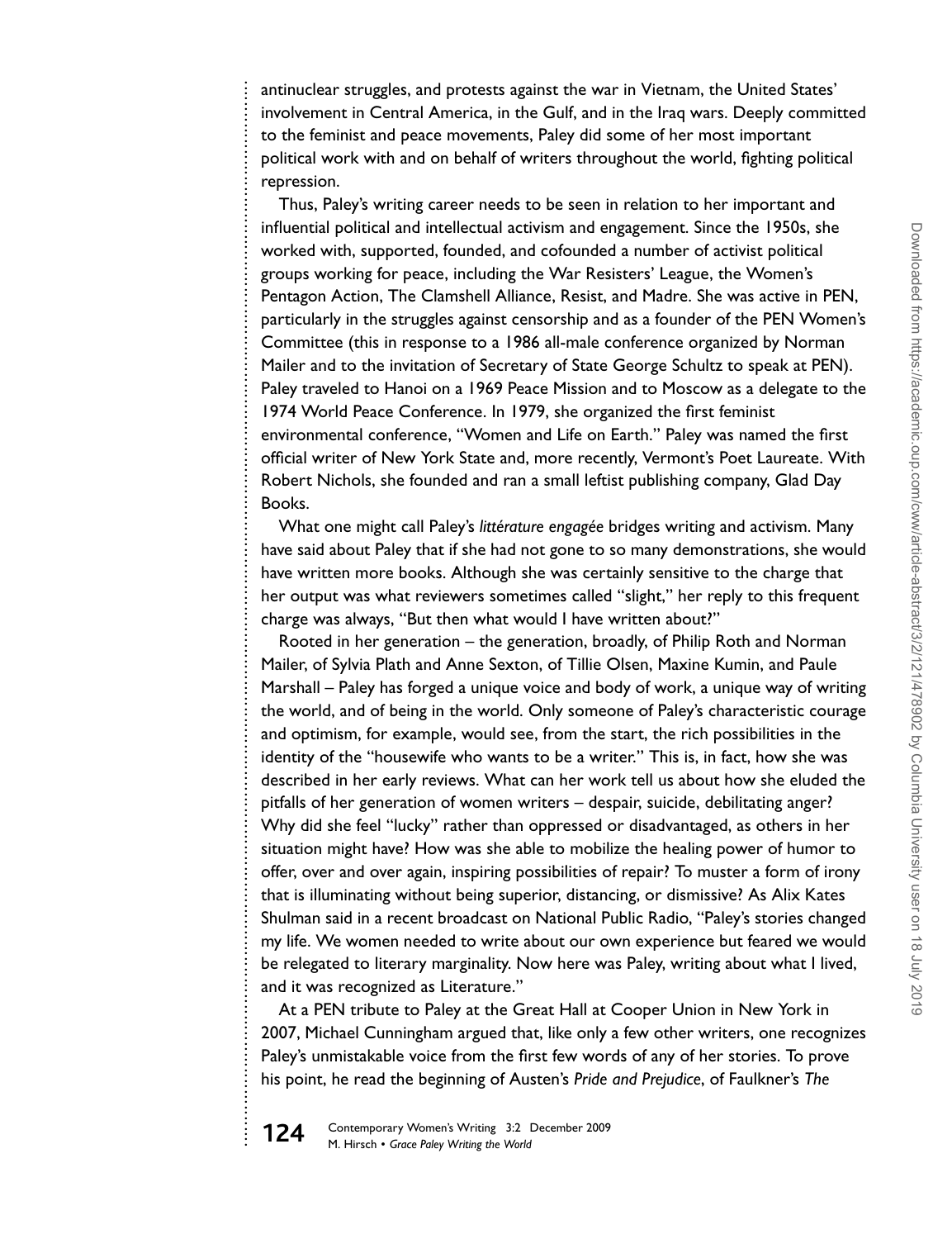a sampling of radio readings and interviews, see the links provided in the bibliography under Additional Resources. . . . . . . . . . . . . . . . . . . . . . . . . . . . . . . . . . . . . . . . . . . . . . . . . . . . . . . . . . . . . . . . . . . . . . . . . . . . . . . . . . . . . . . . . . . . . . . . . . . . . . . . . . . . . . . . . . . . . . . . . . . . . . . . . . . . . . . . . . . . . . . . . . . . . . . . . . . . . . . . . . . . . . . . . . . . . . . . . . . . . . . . . . . . . . . . . . . . . . . . . .

*Sound and the Fury*, and of Paley's "The Loudest Voice." What makes her voice so 1 To hear Grace Paley's voice in **1** distinctive?<sup>1</sup> While addressing the literary and the political dimensions of her work, the contributors to this special issue pay focused attention to particular stories or poems, to individual characters, scenes, and turns of phrase, precisely in order to respond to this question. This exercise in close reading is not a retreat into aestheticism, or a denial of the political legacy of a great writer-activist. On the contrary, we all wish to explore the effects of Paley's work on the cultural life of our times and vice versa. We want to understand the connections between writing and activism and the particular form of political and feminist writing and thought that Paley forged. But we also want to pay close attention to her craft and to think about her particular contribution to short fiction and to poetic form.

> Following a series of recent tributes by fellow writers and students, some collected beautifully in an issue of the *Massachusetts Review* and others published separately as newspaper articles and obituaries, this issue is the first volume of literary readings of Grace Paley's work. It brings together a number of approaches: the tribute (Allison), reception studies (Miller), formal analysis (de Koven), cultural history (Bell), *explication de texte* (Christianse), genre studies (Ezrahi), readings for ¨ race and gender (Schweitzer), and discussions of specific themes, devices, and formal features of Paley's writing (Perry on orality, Zeiger on breath, Ezrahi on Jewishness). The issue begins with two essays that assess Paley's career and influence more broadly, moves to four close readings of specific stories, poems, themes, and formal devices, and closes with three essays that examine Paley's particular strategies of writing social change. All the contributors share a love of the work and a determination to move beyond its deceptively transparent surface and to take seriously, and account for, its resistances to simple reading and interpretation. They draw on a small body of previous analytic work on Paley: a 1993 biography by Judith Arcana; two monographs also from the early 1990s; several collections and a number of individual interviews with Paley; and a remarkably small number of essays published in journals and essay collections.

> In her recent tribute "Stalking Grace," Paley's student Barbara Selfridge describes Paley's "favorite writing assignment. Tell a story from the point of view of someone you're in conflict with. It can be the story of your conflict or it can be some other story, but it has to be from their point of view" (551). Paley always wants you "to know that there's a story over there on the other side," Selfridge continues (552). Grace Paley herself practiced this assignment in most of her stories, essays, and poems. She has often said that there is never just one story, there are at least two, sometimes more. Calling herself a "story hearer," Paley is always attuned to a multiplicity of voices and to their dialogue or their conflict. She listens, reproduces different points of view, and sometimes she lovingly allows her characters an escape from the constraining plots of the later twentieth century – "the open destiny of life." What enables her to do so is the topic of the essays in this issue.

> > Columbia University, USA mh2349@columbia.edu